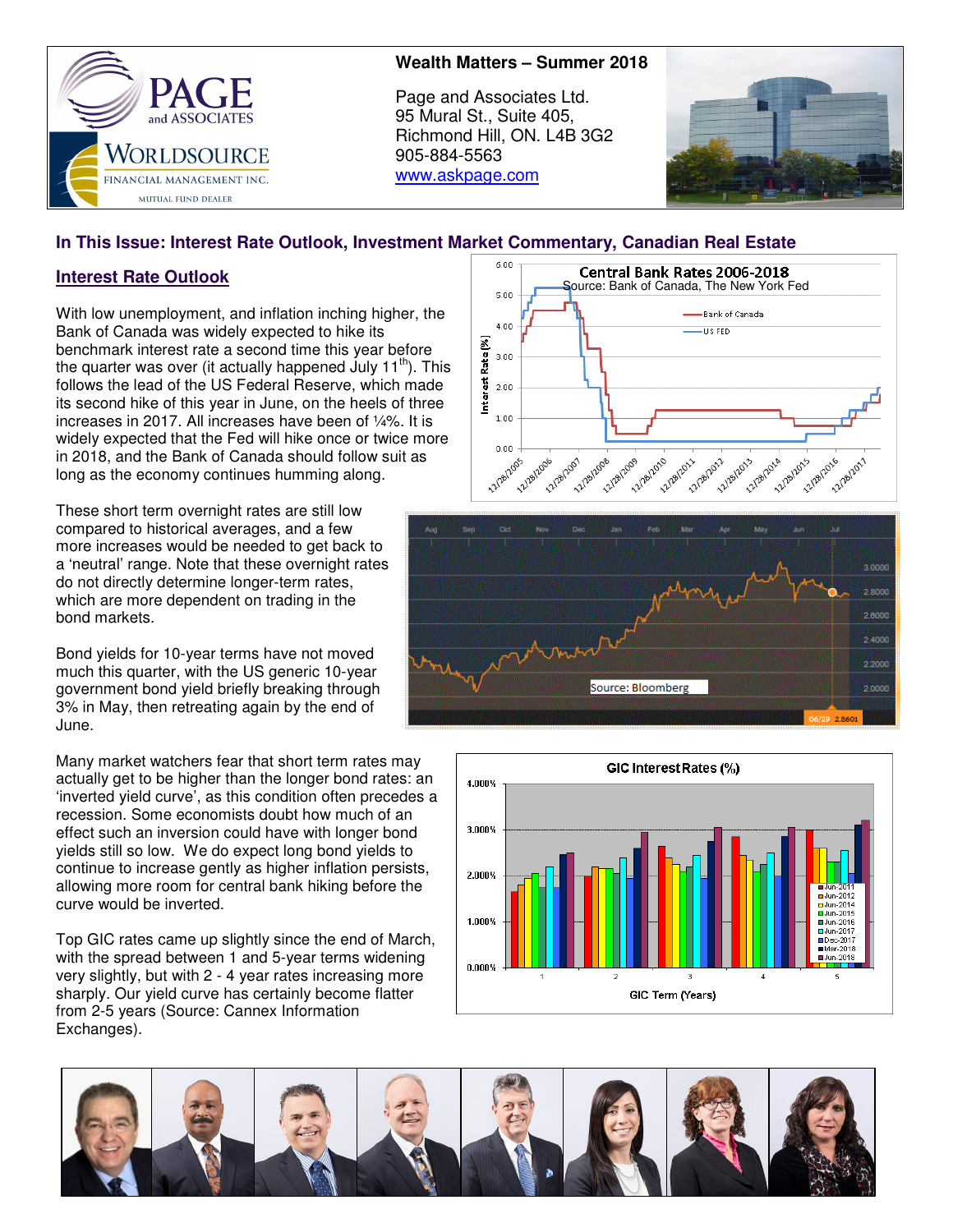#### **Investment Market Commentary**

Canadian and US stock markets recovered somewhat in the second quarter of 2018, after a volatile money-losing start to the year. Continued growth in oil prices and employment in both countries helped the recovery, along with decent US corporate earnings growth. After a strong start to the quarter, both markets sold off somewhat in the second half of June as global trade tensions mounted, and ended the quarter about where they started the year. International equities declined for the second quarter in a row, now off about 5% year-to-date in US dollar terms. The graphs below show price values of three benchmark indices, with a box around the second quarter (source: Yahoo Finance).



For perspective, we also show the same series since January 2014, with a box around the current year.



Corporate earnings continue to grow to support market valuations in the US, though some economists are now calling for increasing odds of a US recession beginning late 2019 based on employment and other capacity constraints.

Both Canada and the US have been posting record low unemployment levels for some time. In Canada, May's unemployment rate of 5.8% may seem high, but is the lowest measure in over 40 years of keeping track. This includes oil patch impacts from the recent drop in crude oil prices from which we should now be recovering. In the US, a shortage of skilled labour is already having impacts on wages and capacity.

Global trade tensions also factor as a risk to continued growth, though some economists note that impacts should be quite limited in the short term, risking continued growth only if they deepen and linger for several quarters..

The information contained in this newsletter is for general information purposes only and is based on the perspectives and opinions of the authors, based on various sources. All information provided is believed to be accurate, however, no warranty can be made as to its accuracy or completeness.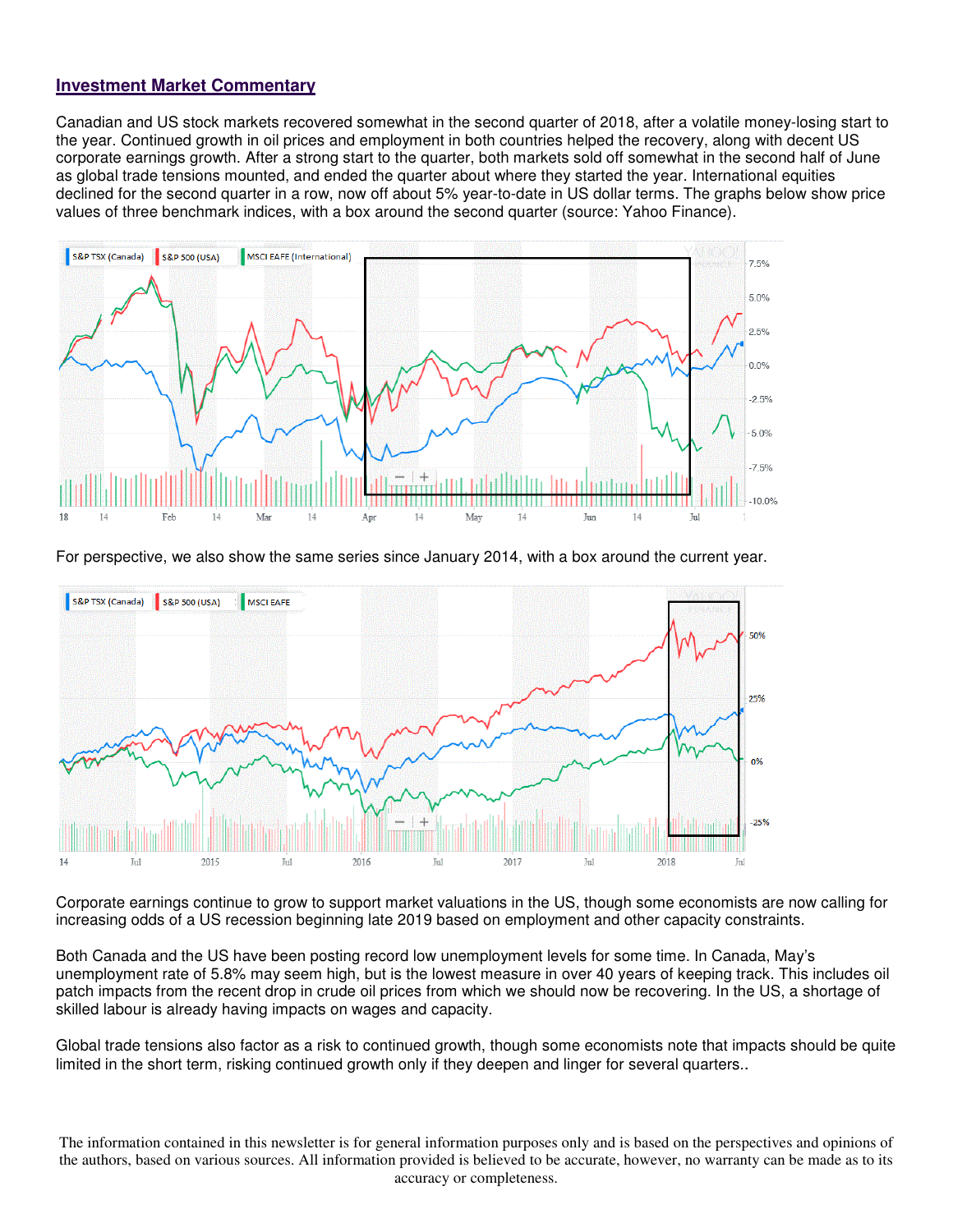Any trade actions by the US should logically target China and Mexico, whose trade surpluses with the US are significant. But early actions are hitting Canada as well. Trump no doubt wanted a quick win with NAFTA changes that would benefit the US, but the partners are not rolling over. Canada's most recent retaliation was a drywall dumping allegation against the US which it submitted to the World Trade Organization in June. The US has a complaint there against Canadian softwood lumber since November 2017, a push it has lost there on 4 prior occasions. Canada has the Trans-Pacific Partnership and the new Europe trade deal, so there are areas to grow if the US becomes a challenge, but the costs of realigning supply chains currently integrated so closely with the US would be significant, and preferably avoided.

Other US trading partners are also hitting back, with China and Europe retaliating with reasonably equivalent measures. The pain for China so far is not great, since it exports to the US only 2-3% of its GDP. Trump says 'in this war we have way more bullets', noting that US imports from China are more than 4 times their exports there, so any disruption would hit China that much harder. He shouldn't forget that China also has a secret weapon – its holdings of over \$1.2trillion of USD treasury bonds which it could dump into the market to sink the US bond market and stoke an interest rate shock.

However, it is commonly accepted that the global economic pie is larger when there are fewer trade barriers, and many believe that the Trade war will end in time, and the result will likely look not much different from NAFTA and other global trade frameworks, with some symbolic victories for the US. In this view, Trump's tariff volleys are merely part of his negotiating strategy. It looks like the market is shrugging off the risk for now, though it seems that negative trade news is followed by off days in the market. With mid-term elections looming in the US this fall, Trump has a strong incentive to get these trade issues resolved sooner rather than later. Let's hope he takes that course.

| Canadian Dollar (\$US/\$CA)      | $-1.67%$ | $-2.09%$ | $-4.73%$   | .<br>.<br>$-1.45%$ | $-0.61%$ | $-1.79%$ | $-5.11%$ | $\sim$ $\sim$ $\sim$<br>$-4.41%$ | $-2.53%$ | 0.19%  | 0.56%  |
|----------------------------------|----------|----------|------------|--------------------|----------|----------|----------|----------------------------------|----------|--------|--------|
| Index                            | 1M       | 3M       | <b>YTD</b> | 12M                | 2Y       | 3Y       | 4Y       | 5Y                               | 10Y      | 15Y    | 20Y    |
| Canada                           |          |          |            |                    |          |          |          |                                  |          |        |        |
| <b>Fixed Income</b>              |          |          |            |                    |          |          |          |                                  |          |        |        |
| 91-day T-Bills                   | 0.12%    | 0.30%    | 0.61%      | 0.97%              | 0.71%    | 0.64%    | 0.69%    | 0.75%                            | 0.89%    | ä,     |        |
| FTSE TMX Short Term Bond         | 0.23%    | 0.31%    | 0.53%      | 0.36%              | 0.28%    | 0.71%    | 1.38%    | 1.74%                            | 2.92%    |        |        |
| FTSE TMX Universe Bond           | 0.57%    | 0.51%    | 0.61%      | 0.76%              | 0.39%    | 1.97%    | 3.03%    | 3.48%                            | 4.50%    |        |        |
| FTSE TMX High Yield Bond         | 0.18%    | 1.33%    | 2.82%      | 7.71%              | 11.29%   | 6.93%    | 5.17%    | 6.22%                            | 7.36%    |        |        |
|                                  |          |          |            |                    |          |          |          |                                  |          |        |        |
| <b>Equities</b>                  |          |          |            |                    |          |          |          |                                  |          |        |        |
| S&P/TSX Composite                | 1.69%    | 6.77%    | 1.95%      | 10.41%             | 10.73%   | 6.96%    | 4.87%    | 9.24%                            | 4.24%    | 8.69%  | 6.59%  |
| S&P/TSX SmallCap                 | $-0.30%$ | 6.58%    | $-1.66%$   | 5.39%              | 4.57%    | 6.28%    | 0.09%    | 6.45%                            | 2.26%    | 5.18%  |        |
| S&P/TSX Equity Income            | 2.22%    | 4.73%    | $-1.97%$   | 4.01%              | 8.72%    | 5.98%    | 2.11%    | 6.31%                            | 6.32%    |        |        |
| <b>S&amp;P/TSX Sectors</b>       |          |          |            |                    |          |          |          |                                  |          |        |        |
| Cdn. Energy                      | 2.52%    | 16.94%   | 8.23%      | 22.77%             | 6.76%    | 2.70%    | $-8.83%$ | $-0.49%$                         | $-4.63%$ | 5.65%  |        |
| Cdn. Materials                   | 1.82%    | 7.88%    | 3.26%      | 11.95%             | 1.54%    | 7.15%    | 0.88%    | 4.35%                            | $-3.79%$ | 6.94%  | 5.21%  |
| Cdn. Industrials                 | $-0.40%$ | 8.75%    | 7.10%      | 16.77%             | 22.29%   | 14.63%   | 10.65%   | 14.91%                           | 11.05%   | 11.76% | 8.03%  |
| Cdn. Consumer Discretionary      | 0.65%    | 6.59%    | 3.53%      | 13.27%             | 18.55%   | 8.73%    | 13.18%   | 15.92%                           | 12.42%   | 9.97%  | 7.38%  |
| <b>Cdn. Consumer Staples</b>     | 2.99%    | 4.16%    | $-1.08%$   | 1.83%              | 5.41%    | 8.00%    | 14.85%   | 15.60%                           | 14.23%   | 10.08% | 12.02% |
| Cdn. Health Care                 | 7.39%    | 15.85%   | 2.45%      | 41.47%             | 9.82%    | $-8.88%$ | 3.76%    | 6.56%                            | 13.72%   | 4.92%  | 3.81%  |
| Cdn. Financials                  | 0.07%    | 2.07%    | $-1.48%$   | 8.87%              | 15.21%   | 10.90%   | 8.72%    | 12.72%                           | 9.59%    | 10.43% |        |
|                                  |          |          |            |                    |          |          |          |                                  |          |        |        |
| U.S.                             |          |          |            |                    |          |          |          |                                  |          |        |        |
|                                  |          |          |            |                    |          |          |          |                                  |          |        |        |
| S&P 500 (LargeCap)               | 2.32%    | 5.64%    | 7.74%      | 16.06%             | 16.83%   | 13.97%   | 16.75%   | 18.65%                           | 13.03%   | 9.09%  | 5.87%  |
| Russell 2000                     | 2.43%    | 10.05%   | 13.01%     | 19.30%             | 21.77%   | 12.99%   | 15.74%   | 17.64%                           | 13.48%   | 10.28% | 7.43%  |
|                                  |          |          |            |                    |          |          |          |                                  |          |        |        |
| <b>International &amp; Other</b> |          |          |            |                    |          |          |          |                                  |          |        |        |
|                                  |          |          |            |                    |          |          |          |                                  |          |        |        |
| MSCI World (Net)                 | 1.65%    | 3.90%    | 5.42%      | 12.73%             | 15.29%   | 10.46%   | 12.42%   | 15.01%                           | 9.02%    | 7.93%  | 4.64%  |
| <b>MSCI EAFE (Net)</b>           | 0.46%    | 0.87%    | 2.08%      | 8.42%              | 14.05%   | 6.81%    | 8.06%    | 11.35%                           | 5.52%    | 7.05%  | 3.75%  |
| <b>EM (Emerging Markets)</b>     | $-2.46%$ | $-5.89%$ | $-1.86%$   | 10.19%             | 16.83%   | 7.91%    | 8.74%    | 10.25%                           | 5.27%    | 10.85% | 8.26%  |
|                                  |          |          |            |                    |          |          |          |                                  |          |        |        |

#### **Table: Index Total Returns in Canadian Dollars for Selected Periods ending 30 Jun 2018 (Guardian Capital).**

This information is not intended to provide specific personalized investment, financial, legal, accounting or tax advice. Please contact us to discuss your particular circumstances.